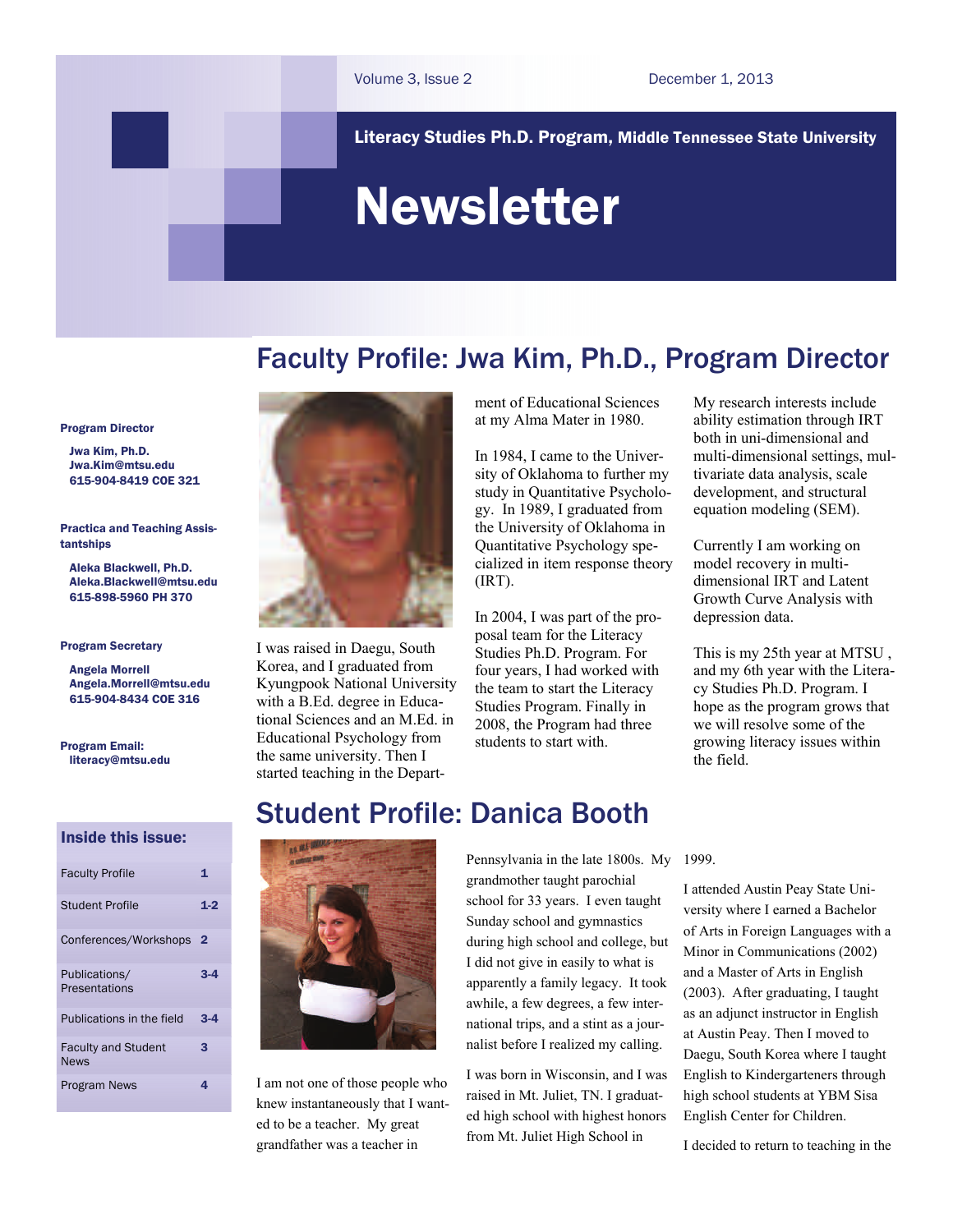## Student Profile (continued)

United States, and I enrolled at Trevecca Nazarene University, where I earned a Masters of Arts in Teaching. I had the fortune of find a job I love, with an administration I adore, and a faculty who provided the kind of support necessary for an idealistic first year teacher. I am now in my sixth year of teaching reading to eighth graders at H.G. Hill Middle School in Metro Nashville Public Schools. I spend a large part of every day delighted that I can stand in front of my students and guide them on their journeys as readers and writers. I also am currently working toward my

#### GOT NEWS?

- We would like to publish your news in our newsletters. Please let us know if you have published, presented or performed other newsworthy events!
- Also, if you have questions you'd like answered, please email us the questions and we'll try to provide the answers in the next newsletter.

Email: dlj3z@mtmail.mtsu.edu

#### **Annual MTSU Linguistics Olympiad February 1, 2014**

Email Dr. Blackwell if you'd like to help out by pretesting problems or serving as a judge.

#### *Spring Semester Dates*

**Early Registration Begins**  November 11-22, 2013

**January 17, 2014**  Classes begin

**January 21, 2014**  MLK Day—No Classes

**January 31, 2014**  Last day to file Intent to Graduate Form for May 2014 Graduation

**March 11-17, 2014**  Spring Break—No Classes

**March 29, 2014**  Last day to file dissertation for May graduation

**April 1-12, 2014**  Early registration begins

**May 1, 2014** Last day of classes National Board Certification.

I enrolled in the PhD. in Literacy Studies program in June of 2010 and am hoping to graduate in May 2014. I was drawn to the program because of the multidimensional nature of the curriculum and the challenging range of requirements. I wanted to pursue a PhD because no matter what goal I have set for myself, a PhD has always been the academic finish line that I knew I wanted to cross.

My favorite moments with the program so far include being able to work with Burundi refugees as

a part of Literacy from a Sociocultural Perspective and working with the Nashville Adult Literacy Council teaching immigrant adults to read as my Practicum this summer.

Harkening back to my international endeavors, my research interests also have a global perspective. I am currently writing my dissertation which is entitled "Scaffolding Content-Area Vocabulary Instruction for EL Students." I am interested in providing research-based strategies to assist all teachers in teaching the multitude of students from a variety of cultures who sit in the modern American classroom.

### Fall/Winter Conferences and Calls for Papers

#### **Upcoming Conferences**

13th Annual SLAT Conference; Feb. 28—Mar. 14, 2014; Tucson, AZ.

4th Annual Alabama Modern Languages Conference; Feb. 7-8, 2014; Tuscaloosa, AL.

27th Annual CUNY conference on Human Sentence Processing; The Ohio State University; Columbus, OH; March 13-15, 2014.

Australian Mathematical Psychology Conference 2014; Feb. 12, 2014; Australia; http:// ampc14.eventbrite.com.au/

South Eastern Conference on Linguistics; Mar. 27-29, 2014; Myrtle Beach, SC.

2014 AERA Annual Conference; April 3-7, 2014; Philadelphia, PA.

#### **Calls for papers**

SECOL; Mar. 27-29, 2014; http://ww2.coastal.edu/secol81/index.html; Deadline 12/31/2013.

28th AAAI-14; Quebec City, Quebec, Canada; Abstracts due 01/31/2014; http://www.aaai.org/Conferences/ AAAI/aaai14.php.

Smarter, Thinking Brains for a Common Core Era; New York, NY; Deadline 4/1/2014; http:// www.learningandthebrain.com/Event-271/Smarter,-Thinking-Brains-for-a-Common-Core-Era/ Program.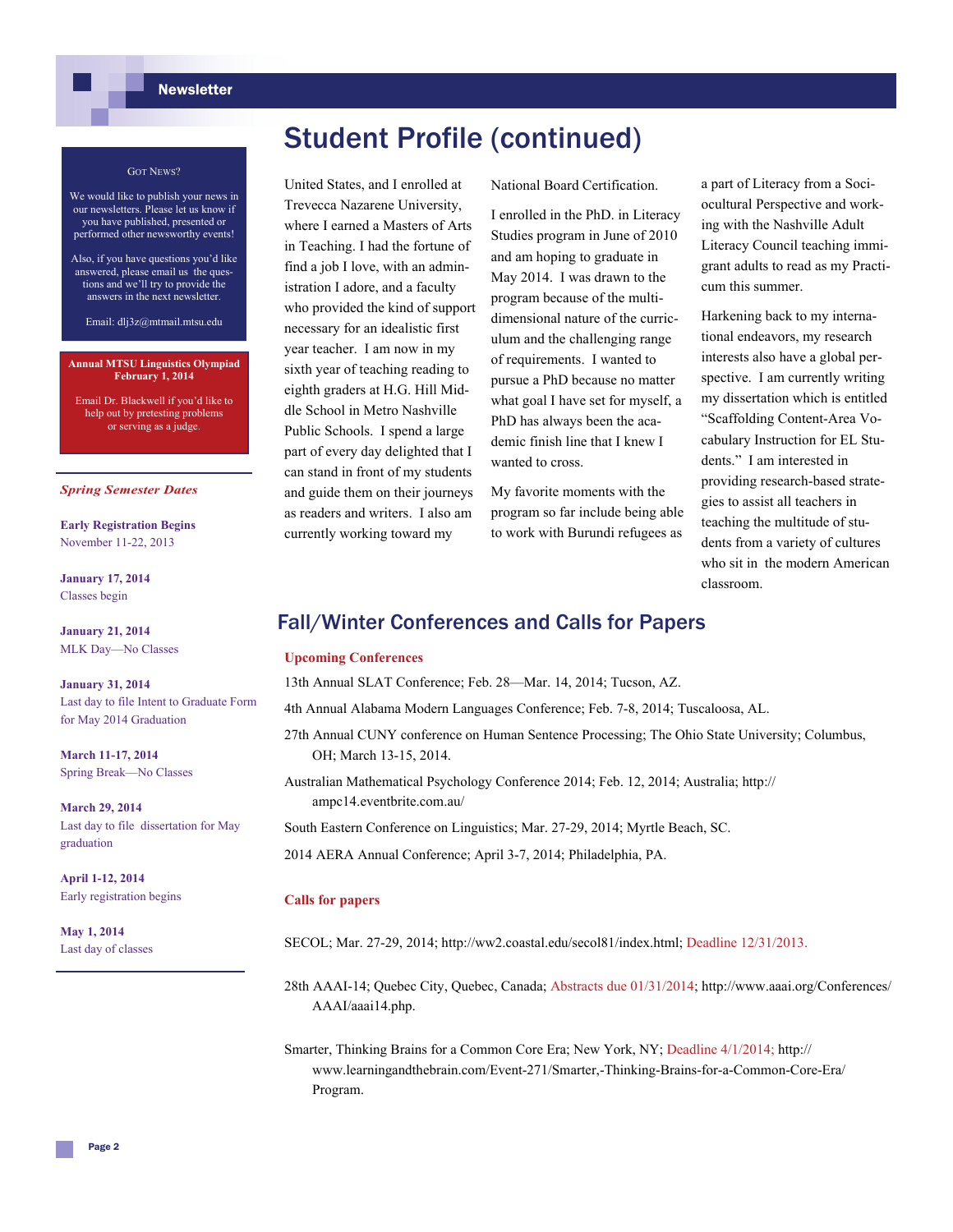## **Publications, Presentations, & Posters**

#### **Presentations**

- $\Rightarrow$  Maxwell, M., Schrodt, K. (September 2013). Using Picture Books to Teach Persuasive Writing. Middle Tennessee Writing Project Conference.
- $\Rightarrow$  Schrodt, K. (September 2013). Using QR Codes in Common Core Writing. Middle Tennessee Writing Project Conference.
- $\Rightarrow$  Fain, J., Hasty, M., Maxwell, M., Schrodt, K. (October 2013). Emergent Understandings of the Schooling Literacy Project: Diverse School Generating Close Reading & Critical Responses to Global & Informational Texts. 23rd Annual Association of Christian Education Preparation Programs (ACEPP) Conference, Memphis, TN.
- $\Rightarrow$  Magne, C. (October 2013). Music Aptitude and Speech Rhythm Sensitivity. Invited Talk at the University of Memphis
- $\Rightarrow$  Johnson, D. (October 2013). Finding Your Voice within Culturally Responsive Texts. 2013 Annual Kentucky Reading Association Conference, Lexington, KY.
- $\Rightarrow$  Skae, L.(November 2013). Student Engagement with YA (Young Adult) Literature. Annual Meeting of the Mid-South Educational Research Association, Pensacola Beach, FL.
- $\Rightarrow$  Johnson, D. (November 2013). Counter Narratives and Critical Literacy: Reflections on a year of practice. 2013 Student Coalition for Action in Literacy Education Virtual Conference.
- $\Rightarrow$  Kyungtae K., Elleman, A., Kim, J., Brooks, C. (November 2013). Yearly Growth Rates on Curriculum-Based Measurement of Reading with Linguistically and Culturally Diverse Population . Annual Meeting of the Mid-South Educational Research Association, Pensacola Beach, FL.
- $\Rightarrow$  Jung, S., Herman, J., Kim, J. (November 2013). Perception Differences between Parents and Teachers of Children at-risk of Dyslexia. Annual Meeting of the Mid-South Educational Research Association, Pensacola Beach, FL.
- $\implies$  Moon, H., Kim, J., Fuller, D. (November 2013). *Relationship among Personality, Religiosity, and Political Orientation using Structural Equation Modeling .* Annual Meeting of the Mid-South Educational Research Association, Pensacola Beach, FL.

#### *The Dissertation Journey* by Carol Roberts



"*The Dissertation Journey* is a no-nonsense guide by Carol M. Roberts to avoiding procrastination, wasted effort, and confusion; it outlines practical, step-by-step guidelines from conceiving a topic to publishing its results. Packed with both helpful general suggestions and specific tips, tricks, and techniques tailored to the needs of doctoral students, *The Dissertation Journey* includes checklists, sample forms, time management advice, the latest insights to making use of technology, recommendations for support groups, lists of resources for further inquiry, and much more. *The Dissertation Journey*  is especially recommended reading for anyone approaching or hard at work on their own dissertation*."* (Reviewer's Bookwatch, December 2004)

# http://

Stay Connected with past and present Literacy Studies PhD Students!

Literacy Studies page on D2L

"friend" us on Face‐ book at hƩp:// www.facebook.com/

*"Every book is a children's book if the kid can read!" ― [Mitch Hedberg](http://www.goodreads.com/author/show/6579702.Mitch_Hedberg)* 

## Faculty and Student News

Dr. Jwa Kim completed another half marathon this fall with his fastest time yet and under two hours (1 hour, 59 minutes, and 47 seconds)!

Kyungtae Kim won graduate research honors at this year's Annual MSERA Conference in Pensacola, FL.

Congratulations to Leticia Skae on her recent marriage.